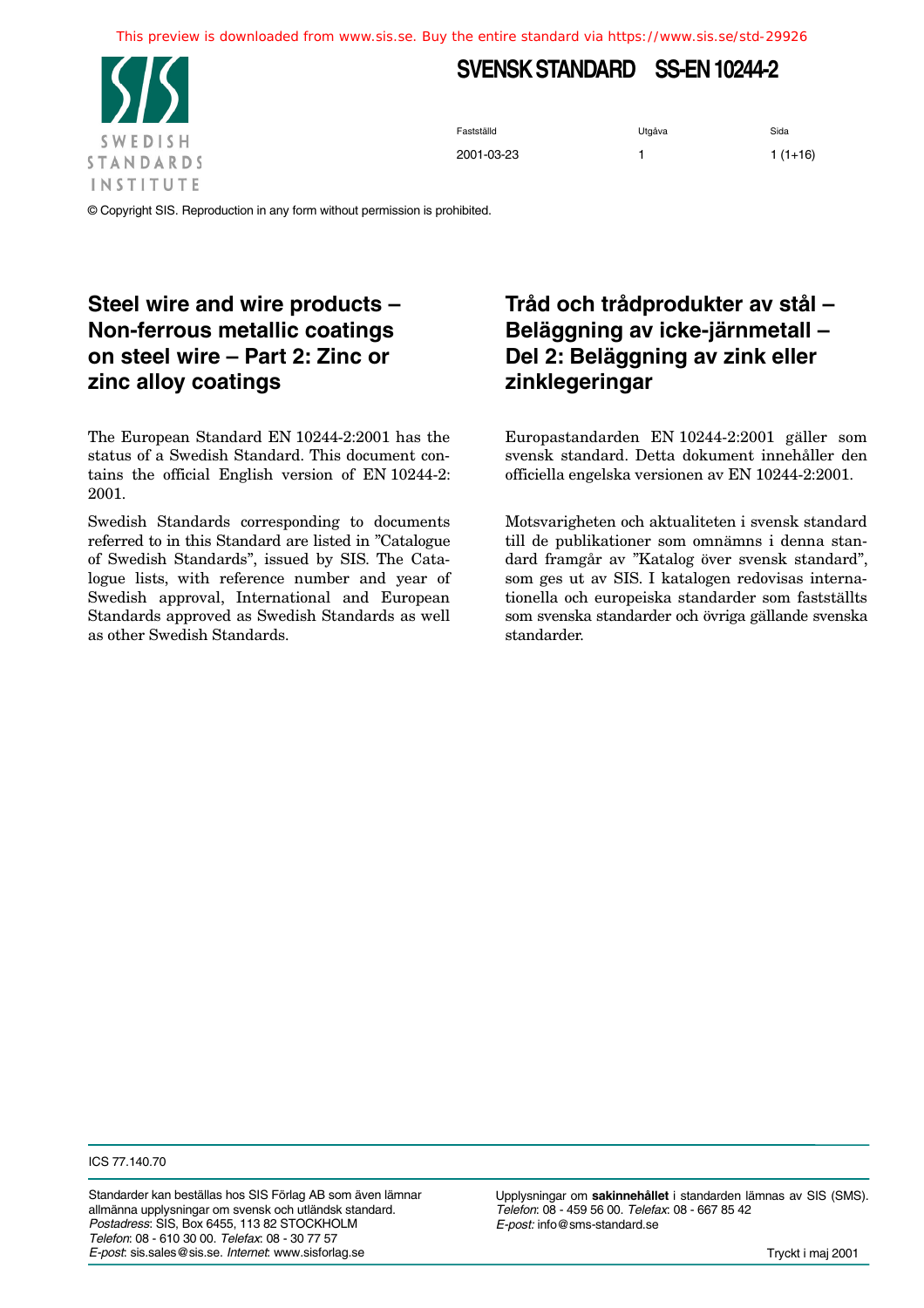This preview is downloaded from www.sis.se. Buy the entire standard via https://www.sis.se/std-29926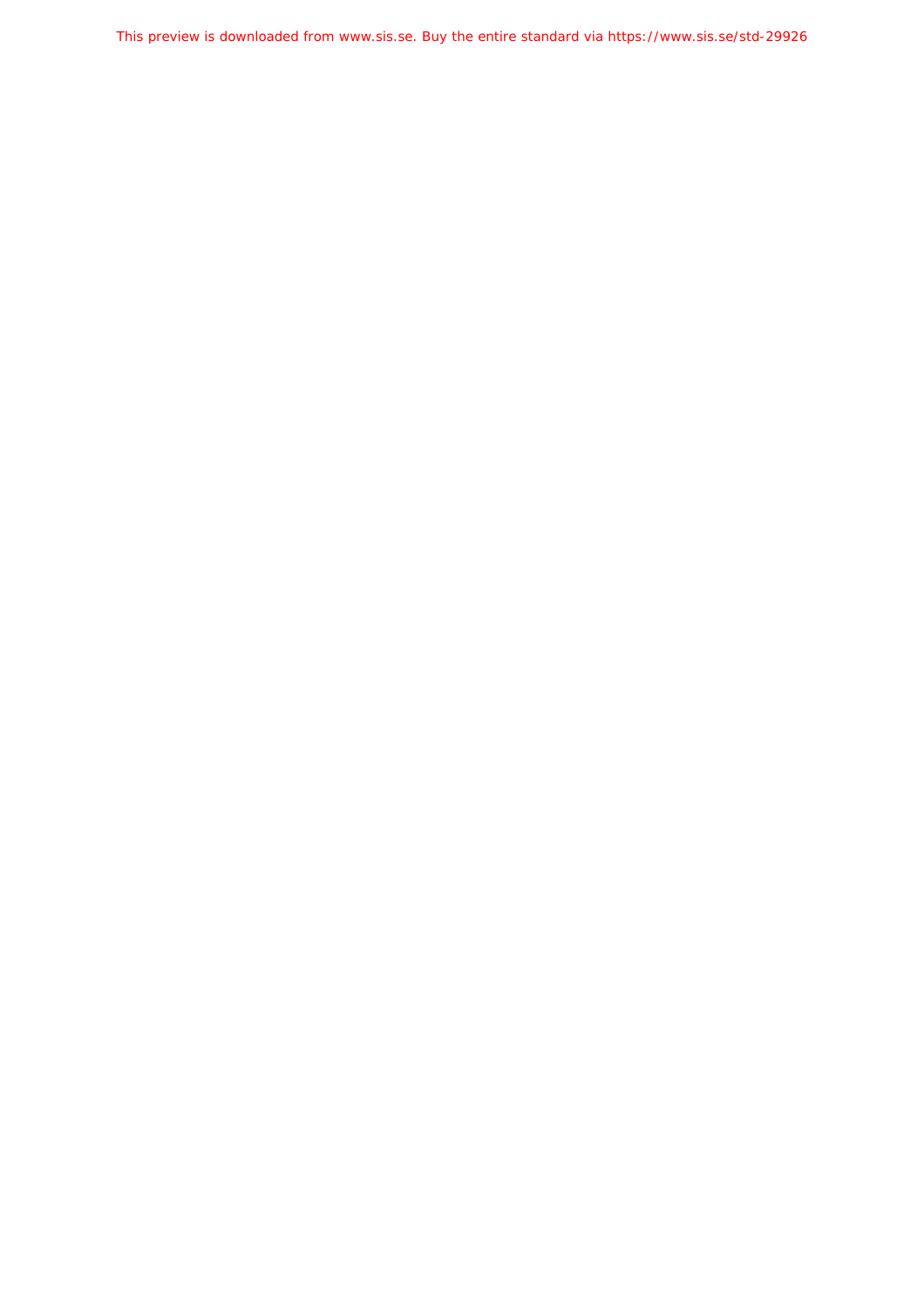# EUROPEAN STANDARD NORME EUROPÉENNE EUROPÄISCHE NORM

## **EN 10244-2**

March 2001

ICS 25.220.40

English version

## Steel wire and wire products - Non-ferrous metallic coatings on steel wire - Part 2: Zinc or zinc alloy coatings

Fils et produits tréfilés en acier - Revêtements métalliques non ferreux sur fils d'acier - Partie 2: Revêtements de zinc ou d'alliage de zinc

Stahldraht und Drahterzeugnisse - Überzüge aus Nichteisenmetall auf Stahldraht - Teil 2: Überzüge aus Zink und Zinklegierungen

This European Standard was approved by CEN on 21 January 2001.

CEN members are bound to comply with the CEN/CENELEC Internal Regulations which stipulate the conditions for giving this European Standard the status of a national standard without any alteration. Up-to-date lists and bibliographical references concerning such national standards may be obtained on application to the Management Centre or to any CEN member.

This European Standard exists in three official versions (English, French, German). A version in any other language made by translation under the responsibility of a CEN member into its own language and notified to the Management Centre has the same status as the official versions.

CEN members are the national standards bodies of Austria, Belgium, Czech Republic, Denmark, Finland, France, Germany, Greece, Iceland, Ireland, Italy, Luxembourg, Netherlands, Norway, Portugal, Spain, Sweden, Switzerland and United Kingdom.



EUROPEAN COMMITTEE FOR STANDARDIZATION COMITÉ EUROPÉEN DE NORMALISATION EUROPÄISCHES KOMITEE FÜR NORMUNG

**Management Centre: rue de Stassart, 36 B-1050 Brussels**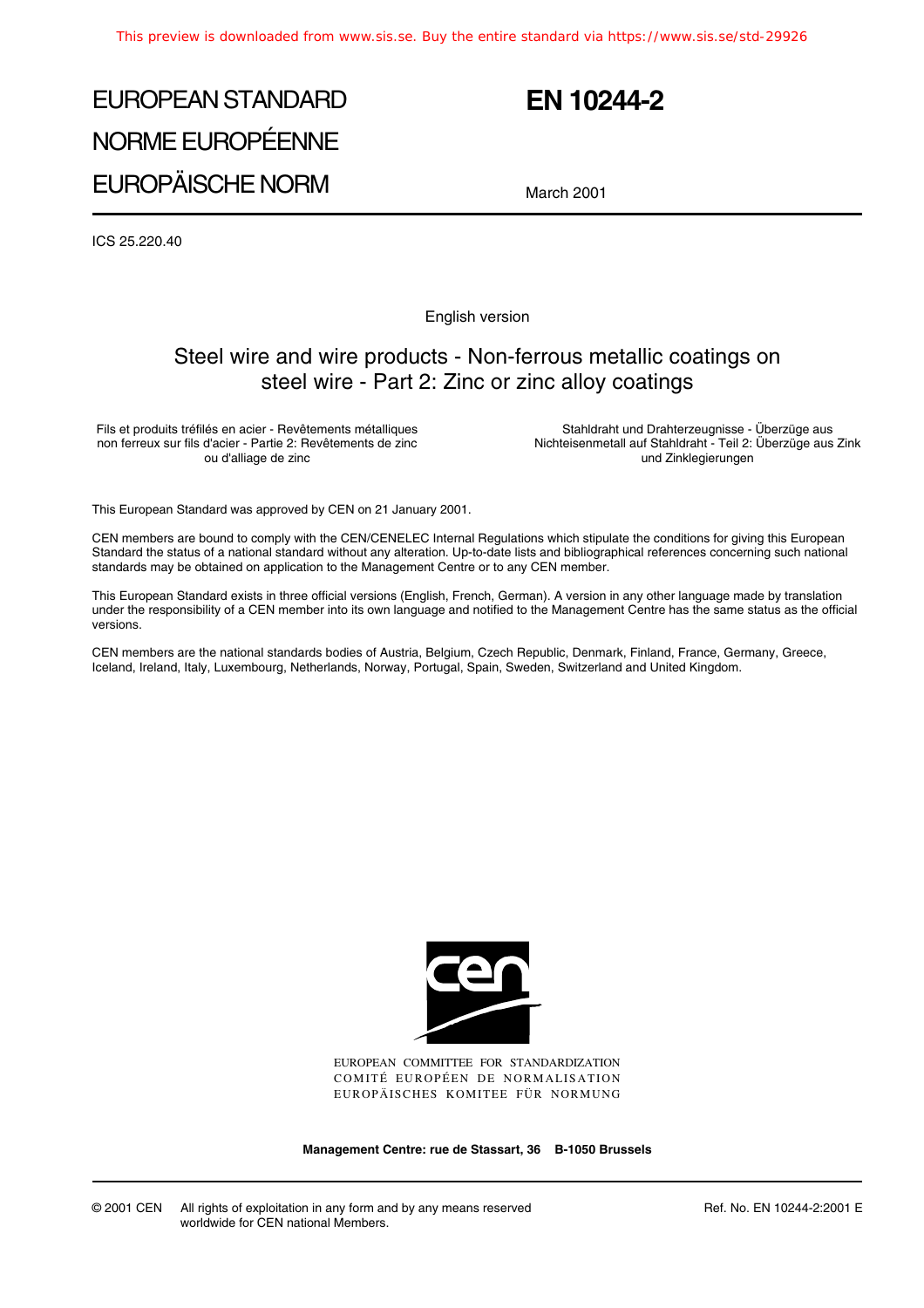#### **Contents**

|                | Page |
|----------------|------|
|                |      |
| 1              |      |
| $\overline{2}$ |      |
| 3              |      |
| 4              |      |
| 4.1            |      |
| 4.2            |      |
| 4.2.1          |      |
| 4.2.2          |      |
| 4.2.3          |      |
| 4.2.4          |      |
| 4.2.5          |      |
| 5              |      |
| 5.1            |      |
| 5.2            |      |
| 5.2.1          |      |
| 5.2.2          |      |
| 5.2.3          |      |
| 5.3            |      |
| 5.3.1          |      |
| 5.3.2          |      |
| 5.3.3          |      |
| 5.3.4          |      |
| 5.3.5          |      |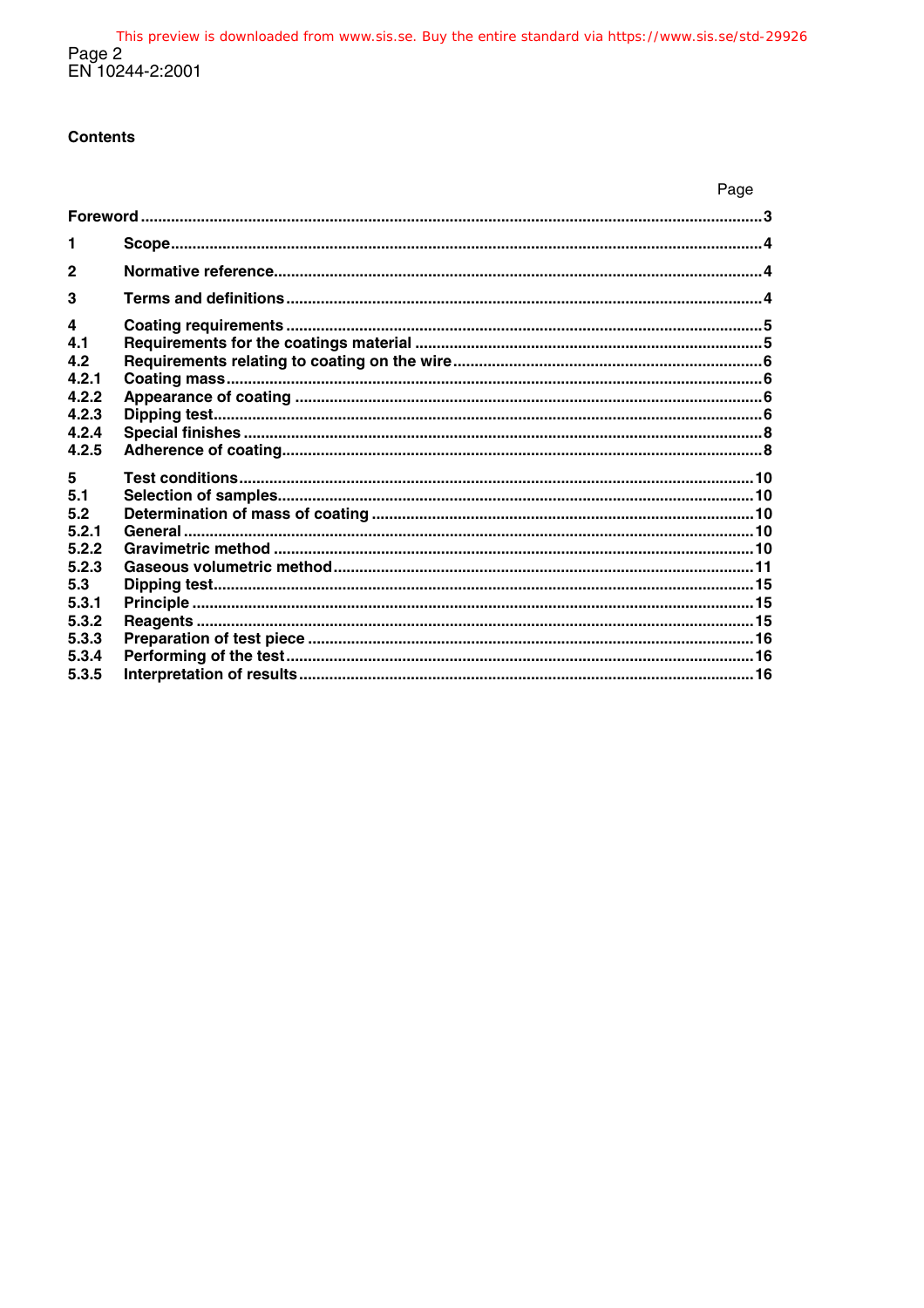## **Foreword**

This European Standard has been prepared by Technical Committee ECISS/TC 30 "Steel wires", the secretariat of which is held by BSI.

This European Standard shall be given the status of a national standard, either by publication of an identical text or by endorsement, at the latest by September 2001, and conflicting national standards shall be withdrawn at the latest by September 2001.

This European Standard for non-ferrous metallic coating on steel wire is made up of the following parts:

> Part 1 : General principles Part 2 : Zinc and zinc alloy coatings Part 3 : Aluminium coatings Part 4 : Tin coatings Part 5 : Nickel coatings Part 6 : Copper, bronze and brass coatings

According to the CEN/CENELEC Internal Regulations, the national standards organizations of the following countries are bound to implement this European Standard: Austria, Belgium, Czech Republic, Denmark, Finland, France, Germany, Greece, Iceland, Ireland, Italy, Luxembourg, Netherlands, Norway, Portugal, Spain, Sweden, Switzerland and the United Kingdom.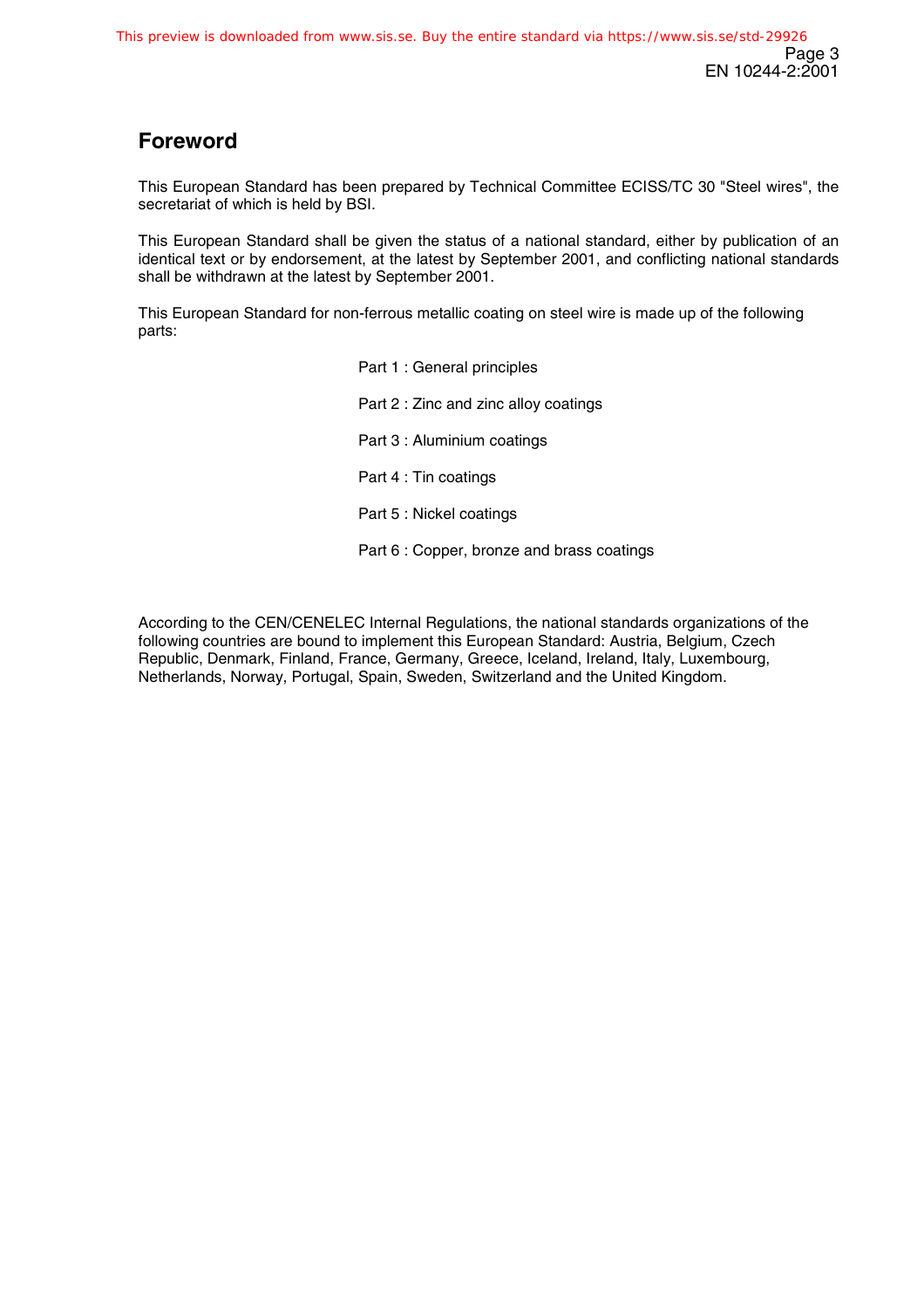#### **1 Scope**

This part of this European Standard specifies the requirement for coating mass, other properties and testing of zinc and zinc alloy coatings on steel wire and steel wire products of circular or other section.

#### **2 Normative reference**

This European Standard incorporates by dated or undated reference, provisions from other publications. These normative references are cited at the appropriate places in the text and the publications are listed hereafter. For dated references, subsequent amendments to or revisions of any of these publications apply to this European Standard only when incorporated in it by amendment or revision. For undated references the latest edition of the publication referred to applies (including amendments).

EN 1179, Zinc and zinc alloys — Primary zinc

EN 10218-1, Steel wire and wire products – General – Part 1: Test methods

EN 10244-1, Steel wire and wire products — Non-ferrous metallic coatings on steel wire — Part 1: General principles

ISO 7989, Zinc coatings for steel wire

ASTM B 750, Standard Specification for Zinc-5% Aluminium-Mischmetal <sup>1</sup> Alloy in Ingot Form for Hot-Dip Coatings

### **3 Terms and definitions**

For the purposes of this European standard the following terms and definitions apply.

#### **3.1**

#### **wire with zinc or zinc alloy coating**

wire to which zinc or zinc alloy coating has first been applied to protect it against corrosion. The coating method may be hot dipping in a bath of molten zinc or by means of an aqueous solution of suitable electrolyte. In the hot dipping process wiping media may be used to modify the mass of coating

#### **3.2**

#### **zinc or zinc alloy coating**

zinc alloy is zinc to which deliberately other elements are added in order to obtain particular characteristics. In all cases the quantity of zinc in the alloy shall be minimum 50 %. The most common alloy elements are aluminium, tin, nickel but other elements may also considered

#### **3.3**

-

#### **mass of coating**

the mass of zinc per unit of surface area is expressed in grams per square metre of surface of bare wire

<sup>&</sup>lt;sup>1</sup> Mischmetal is a mixture of rare earth metals (La and others) which is a by product from zinc production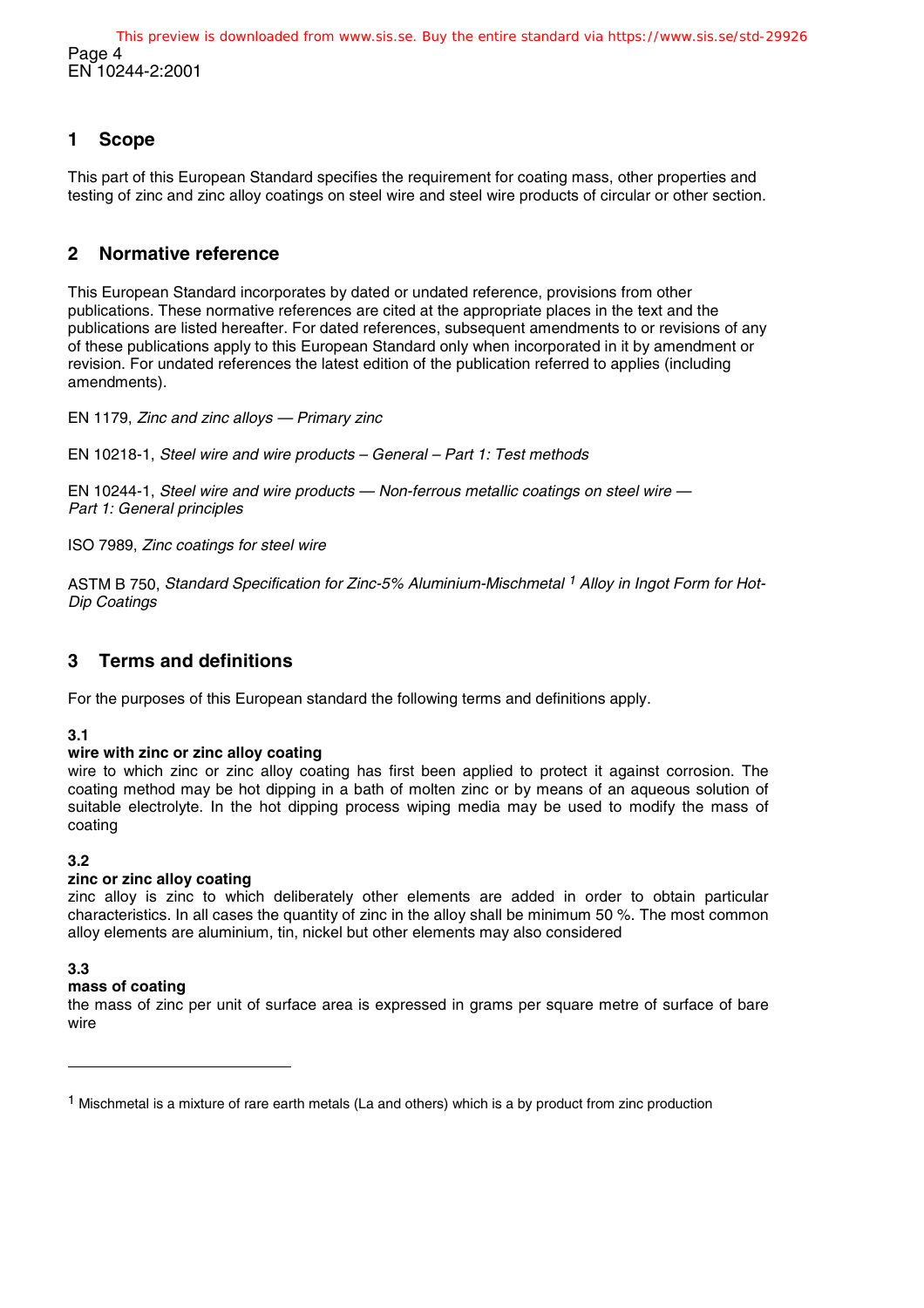| Diameter d                                                                                                   | Classes <sup>a</sup>     |                  |                  |                  |         |                  |  |  |  |
|--------------------------------------------------------------------------------------------------------------|--------------------------|------------------|------------------|------------------|---------|------------------|--|--|--|
|                                                                                                              | A                        | AB               | B                | $\mathsf{C}$     | D       | $A \times 3^b$   |  |  |  |
| mm                                                                                                           | g/m <sup>2</sup>         | g/m <sup>2</sup> | g/m <sup>2</sup> | g/m <sup>2</sup> | $g/m^2$ | g/m <sup>2</sup> |  |  |  |
| $0.15 \leq d < 0.20$                                                                                         | $\overline{\phantom{0}}$ | -                | 15               | $\blacksquare$   | 10      |                  |  |  |  |
| $0,20 \leq d < 0,25$                                                                                         | 30                       | 20               | 20               | 20               | 15      |                  |  |  |  |
| $0,25 \leq d < 0,32$                                                                                         | 45                       | 30               | 30               | 25               | 15      |                  |  |  |  |
| $0,32 \le d < 0,40$                                                                                          | 60                       | 30               | 30               | 25               | 15      |                  |  |  |  |
| $0,40 \le d < 0,50$                                                                                          | 85                       | 55               | 40               | 30               | 15      |                  |  |  |  |
| $0,50 \le d < 0,60$                                                                                          | 100                      | 70               | 50               | 35               | 20      |                  |  |  |  |
| $0,60 \leq d < 0,70$                                                                                         | 115                      | 80               | 60               | 40               | 20      |                  |  |  |  |
| $0,70 \le d < 0,80$                                                                                          | 130                      | 90               | 60               | 45               | 20      |                  |  |  |  |
| $0.80 \le d < 0.90$                                                                                          | 145                      | 100              | 70               | 50               | 20      |                  |  |  |  |
| $0,90 \leq d < 1,00$                                                                                         | 155                      | 110              | 70               | 55               | 25      |                  |  |  |  |
| $1,00 \leq d < 1,20$                                                                                         | 165                      | 115              | 80               | 60               | 25      |                  |  |  |  |
| $1,20 \leq d < 1,40$                                                                                         | 180                      | 125              | 90               | 65               | 25      | 540              |  |  |  |
| $1,40 \leq d < 1,65$                                                                                         | 195                      | 135              | 100              | 70               | 30      | 585              |  |  |  |
| $1,65 \leq d < 1,85$                                                                                         | 205                      | 145              | 100              | 75               | 30      | 615              |  |  |  |
| $1,85 \leq d < 2,15$                                                                                         | 215                      | 155              | 115              | 80               | 40      | 645              |  |  |  |
| $2,15 \leq d < 2,50$                                                                                         | 230                      | 170              | 125              | 85               | 45      | 690              |  |  |  |
| $2,50 \le d < 2,80$                                                                                          | 245                      | 185              | 125              | 95               | 45      | 735              |  |  |  |
| $2,80 \le d < 3,20$                                                                                          | 255                      | 195              | 135              | 100              | 50      | 765              |  |  |  |
| $3,20 \le d < 3,80$                                                                                          | 265                      | 210              | 135              | 105              | 60      | 795              |  |  |  |
| $3,80 \le d < 4,40$                                                                                          | 275                      | 220              | 135              | 110              | 60      | 825              |  |  |  |
| $4,40 \le d < 5,20$                                                                                          | 280                      | 220              | 150              | 110              | 70      | 840              |  |  |  |
| $5,20 \le d < 8,20$                                                                                          | 290                      |                  |                  | 110              | 80      | 870              |  |  |  |
| $8,20 \le d \le 10,00$                                                                                       | 300                      |                  |                  | 110              | 80      | 900              |  |  |  |
| <sup>a</sup> The coating class with a designation starting with A relates to thick coatings (generally final |                          |                  |                  |                  |         |                  |  |  |  |

#### **Table 1 — Mass of coating**

The coating class with a designation starting with A relates to thick coatings (generally final coating). Designations ending in B relate to classes usually but not always obtained by (zinc coating) and subsequent drawing. Classes C and D are standard classes for low mass coating which are usually produced but not exclusively, produced by hot zinc dipping and then wiping.

 $B$  A x 3 relates to very high mass requirement three times higher than class A. Other multiples of Class A are possible and these classes will be identified in the same way, e.g. A x 4.

#### **4 Coating requirements**

#### **4.1 Requirements for the coatings material**

The zinc or zinc alloy used for the coating shall comply with the standard EN 1179. For zinc-alloy grades not mentioned in the EN the alloy shall be specified at the enquiry and order. For Zn95Al5 reference is made to ASTM B 750 with or without mischmetall (MM).

The ingot of the material used for the zinc coating shall be of minimum 99,9 % purity unless otherwise stated in the relevant product standard or other specification in the order. Coatings applied by electrolysis shall contain a minimum of 99 % zinc.